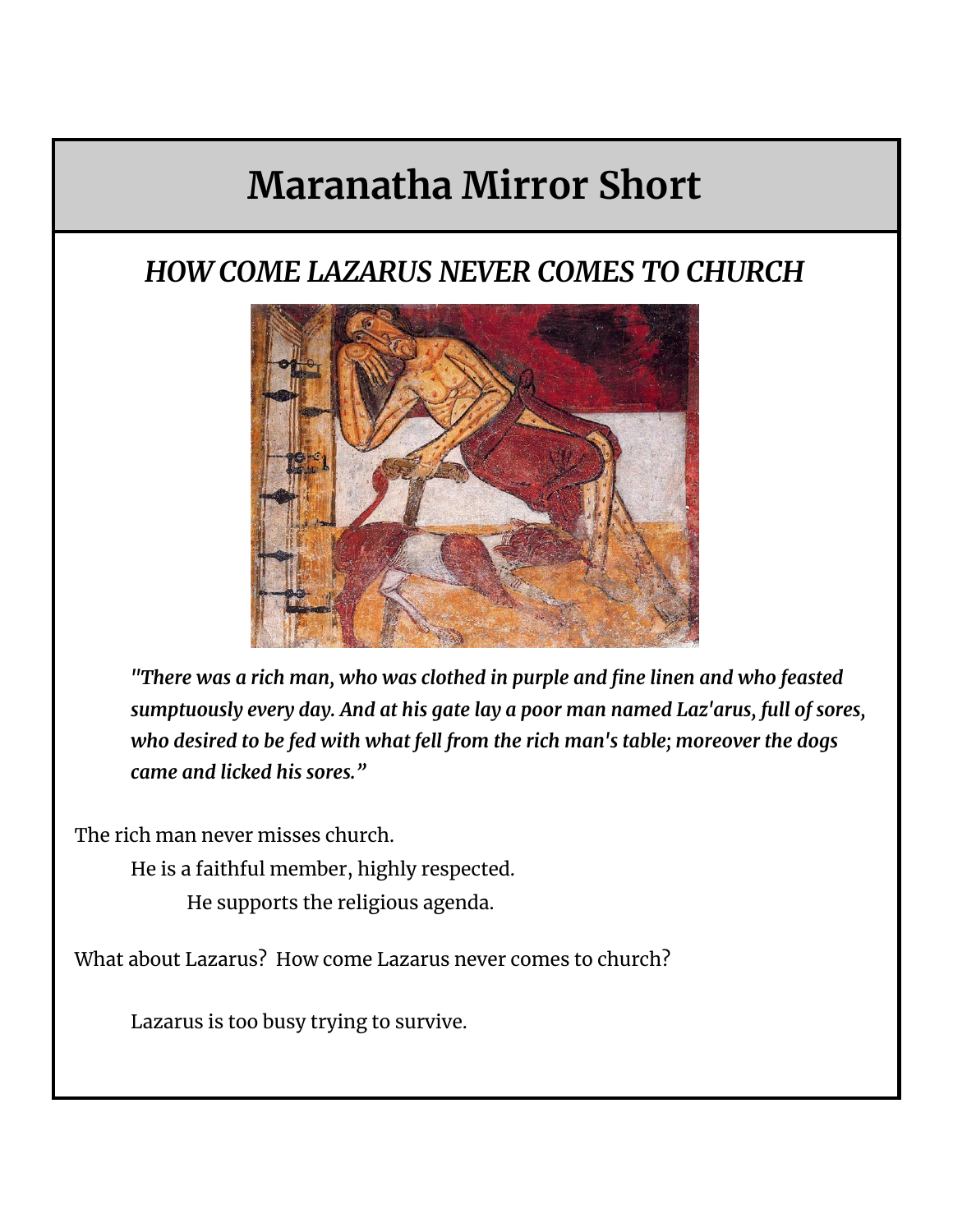Besides, the rich man knows that Lazarus wouldn't be interested.

The rich man knows that Lazarus would never fit in.

Maybe Lazarus would be more comfortable in the storefront mission over on 3rd Street.

The poor man died and was carried by the angels to Abraham's bosom.

Wait a minute! Lazarus never got saved! He never prayed the sinner's prayer

All Lazarus has to offer God is suffering.

And he ends up in Paradise?

*"The rich man also died and was buried; and in Hades, being in torment, he lifted up his eyes, and saw Abraham far off and Laz'arus in his bosom. And he called out, `Father Abraham, have mercy upon me, and send Laz'arus to dip the end of his finger in water and cool my tongue; for I am in anguish in this flame.'"*

*Luke 16:19-24*